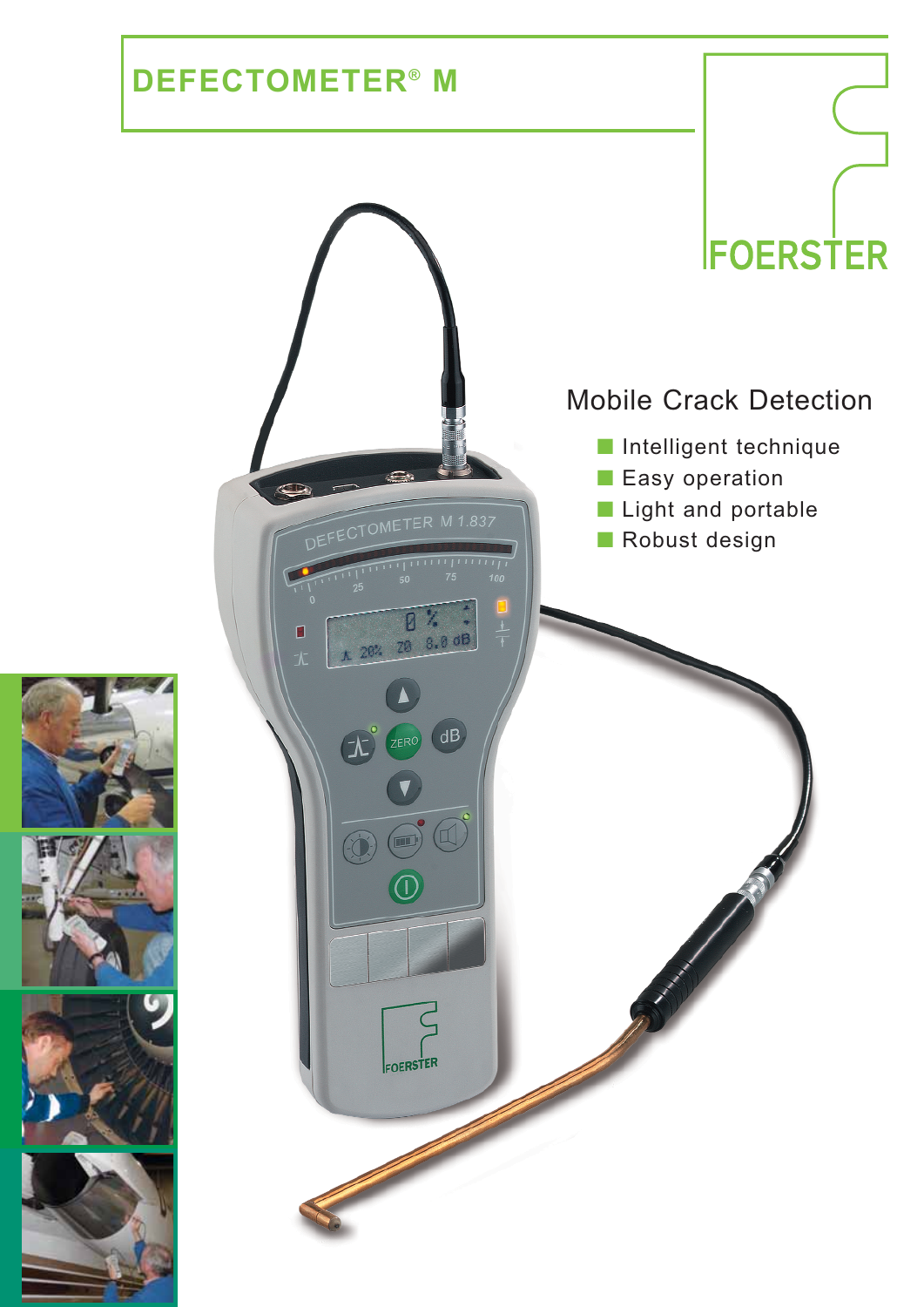# **DEFECTOMETER® M 1.837 Mobile crack measurement**



#### **The eddy current principle**

When an alternating current flows in a coil the magnetic field of the coil induces circulating eddy currents in close proximity to a conducting surface. Any defects or irregularities in the grain structure will effect the loading on the coil and thus its impedance. By monitoring the voltage across the coil defects like cracks are detected in the material of interest.



#### **Applications**

- Testing for surface cracks on turbine blades, on wheels, on wings around rivets etc. at aircrafts
- Testing of surface cracks on bridges
- Testing of surface cracks on gas pipelines
- The flaw resolution is approximately 20 µm
- Simple sorting tasks, identification of hardness changes and detection of surface cracks on automotive components
- Detection and evaluation of surface cracks on semi-finished products

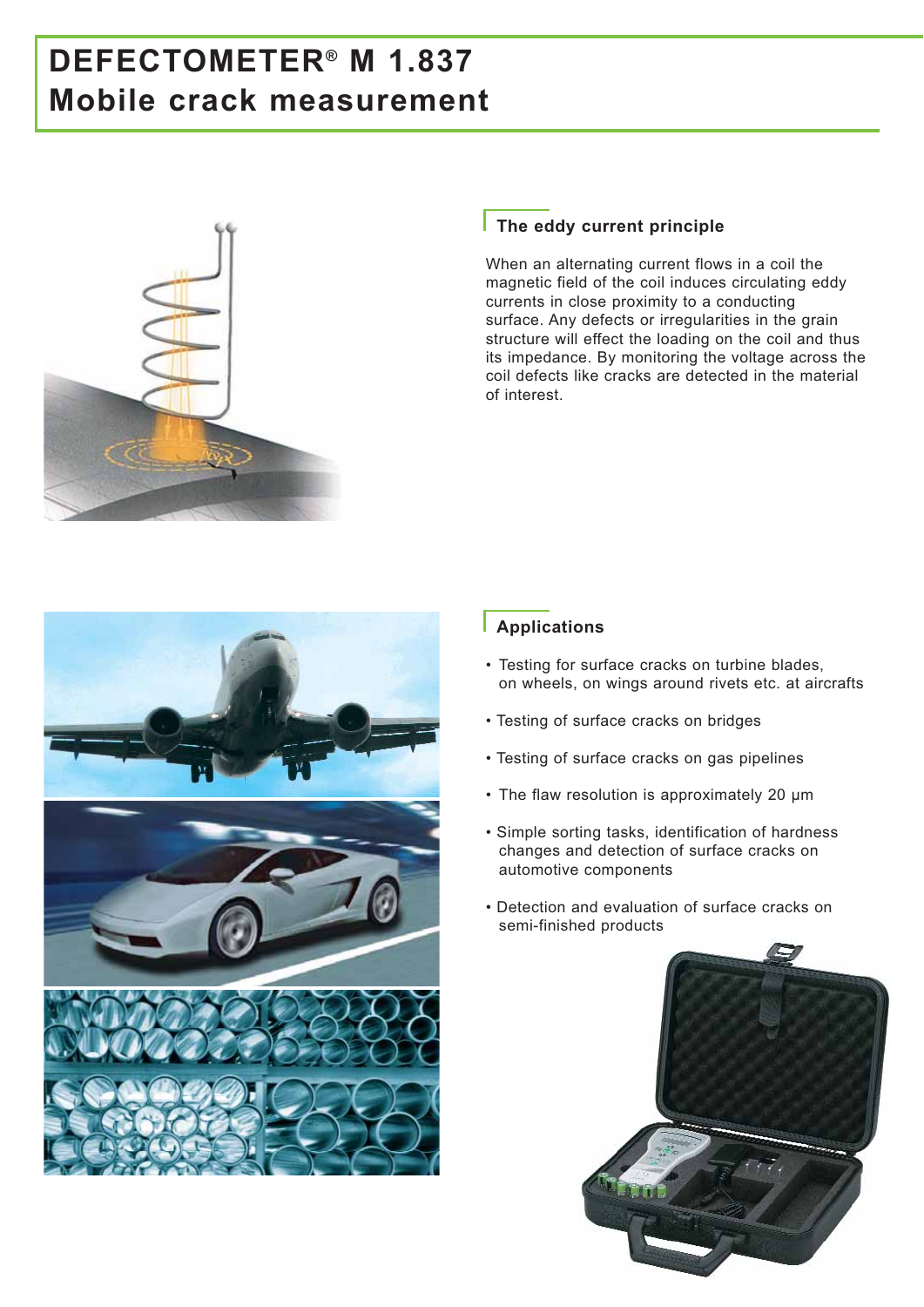### **Crack indication**

Bright LED scale indication and transflexive LCD-display for excellent reading in all light conditions. Integrated acoustic indicator.

#### **Probes**

Use of only two probes for all materials. Probes of earlier DEFECTOMETER models can be used.

## **Lift-off indicator**

LED and acoustic warning at lifted probe.

#### **Adjustable threshold indicator**

Acoustically and optically via red LED light.

#### **Calibration**

Integrated calibration standard (optional).

### **Documentation and visualization software**

with PC via USB (optional).

#### **Long battery life**

24 hours with activated backlighting.

#### **Ergonomic design**

Smooth shaped and well balanced for easy one hand operation.

#### **Accessories**

Headphones, carrying bags, holding device.